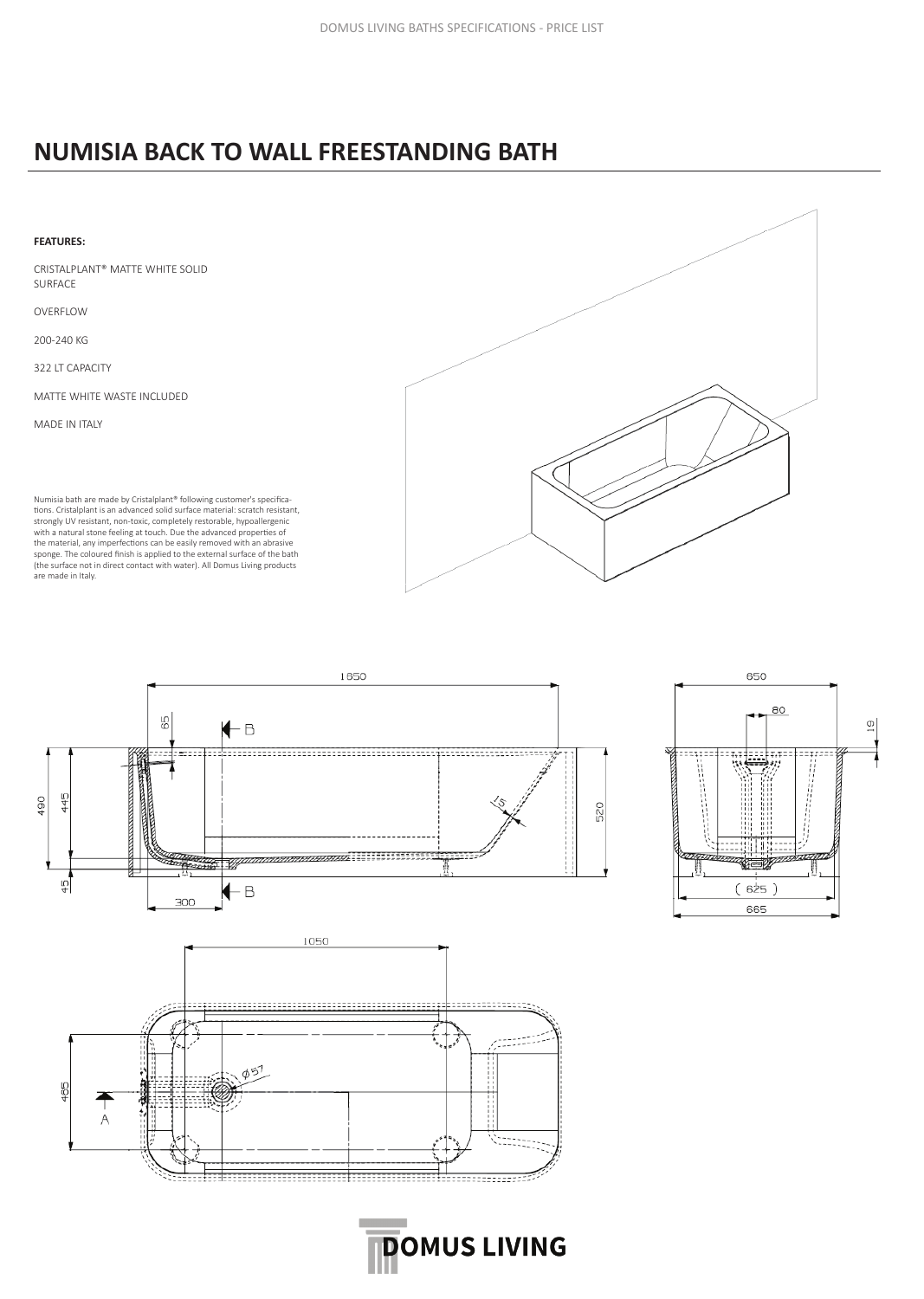## **NUMISIA BACK TO WALL FREESTANDING**



| <b>MODEL - LEFT HEAD</b> | <b>CODE</b>     | <b>PRICE</b> |
|--------------------------|-----------------|--------------|
| (A) BACK TO WALL 180X90  | DI BTNUBW1800L  | \$8000       |
| (B) BACK TO WALL 200x100 | DLBTNUBW2000L   | \$8200       |
| (C) BACK TO WALL 220x110 | DI BTNUBW2200L  | \$8500       |
| (D) BACK TO WALL CUSTOM  | DLBTNUBW-CUSTOM | \$9200       |
|                          |                 |              |

| <b>MODEL - RIGHT HEAD</b> | <b>CODE</b>       | <b>PRICE</b> |
|---------------------------|-------------------|--------------|
| (A) BACK TO WALL 180X90   | DI BTNUBW1800R    | \$8000       |
| (B) BACK TO WALL 200x100  | DI BTNUBW2000R    | \$8200       |
| (C) BACK TO WALL 220x110  | DI BTNUBW2200R    | \$8500       |
| (D) BACK TO WALL CUSTOM   | DI BTNUBW-CUSTOMR | \$9200       |